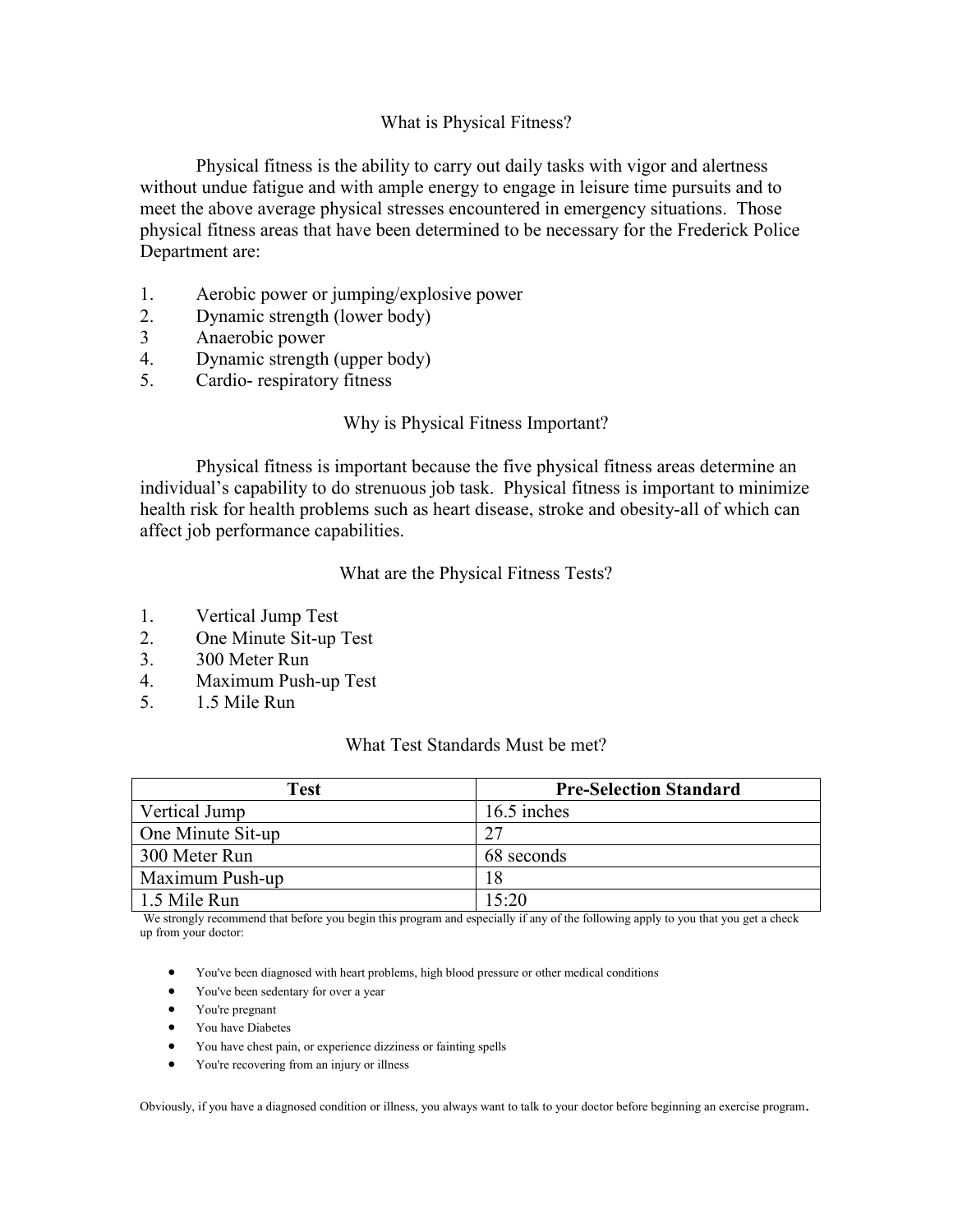# What Can I do to Help Prepare Me for the Test?

## Vertical Jump:

To prepare for this test you will need to do plyometric training. The basic plyometric exercise routine consists of three exercises; double leg vertical jump; single leg vertical jump and the double leg hop. Perform each exercise with 1 set of 10 repetitions, 3 days a week. Do the repetitions without stopping. Rest 3 minutes between each set of each exercise.

| <b>EXERCISE</b>          | arro | <b>REPS</b> | <b>REST</b> | <b>FREQUENCY</b> |
|--------------------------|------|-------------|-------------|------------------|
| Double leg vertical jump |      | ν           | min.        | 3/week           |
| Double leg hop           |      | ιv          | min.        | week             |

Vertical Jump Test:

- Subject stands with one side toward the wall and reaches as high as possible to mark his/her standard reach.
- Subject jumps as high as possible and marks the spot on the wall above his/her standard reach mark. Foot closest to the wall must remain stationary until the jump is initiated.
- Score is the inches to the nearest  $\frac{1}{2}$  inch.
- The best of three (3) trials is the score.



# Double Leg Vertical Jump:

- Stand with feet shoulder-width apart.
- Perform a rapid counter movement and jump as high as possible.
- Thrust arms upward vigorously and reach as high as possible with one or two hands
- When the feet hit the ground, jump again immediately without a stutter step.
- Do this for 10 repetitions.

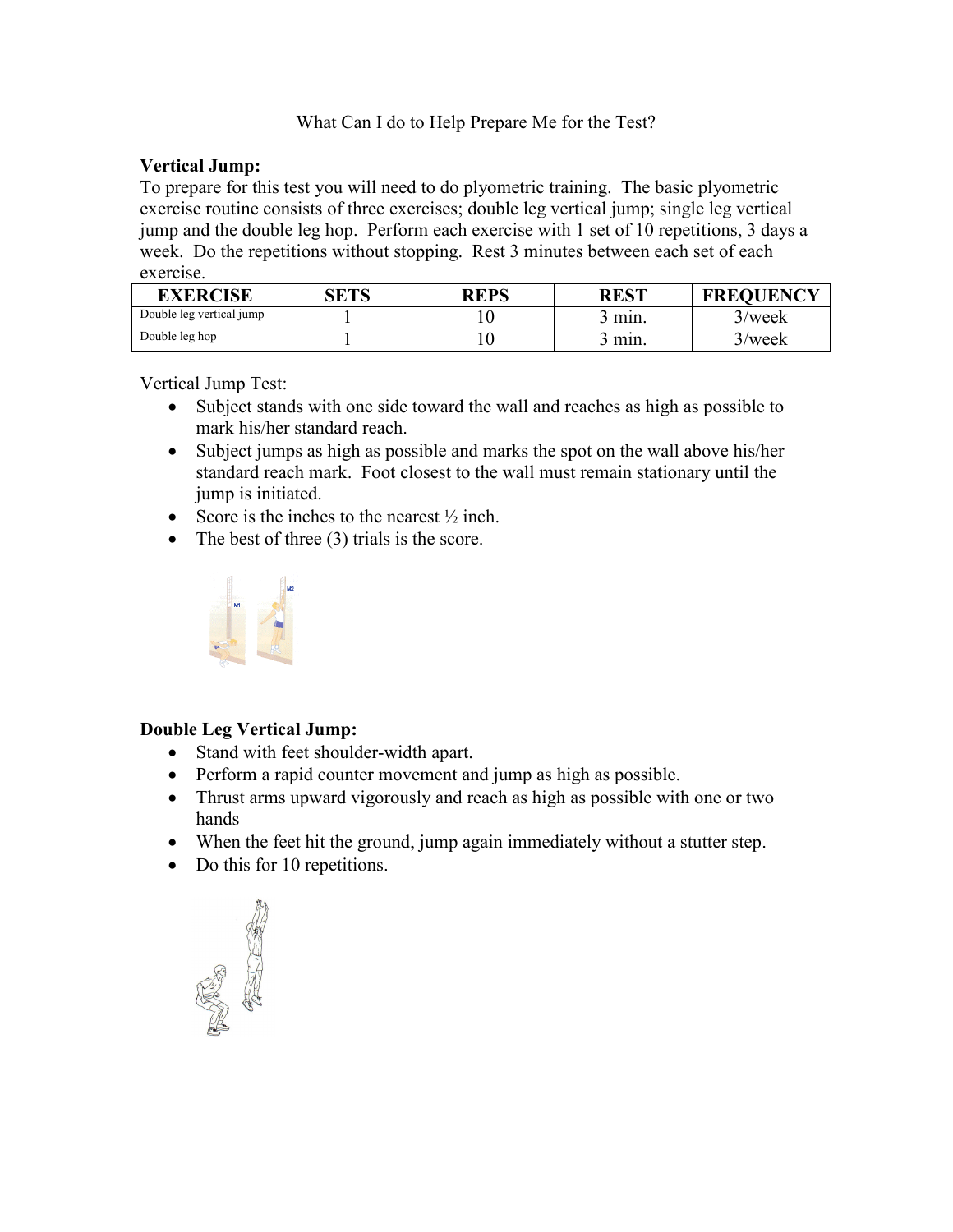### Double Leg Hop:

- Stand with feet shoulder-width apart.
- Jump off of both legs and strive for maximal distance.
- Land in the starting position and immediately repeat the movement.
- Do this for 10 repetitions.



## One-Minute Sit-up:

To prepare for this test you will need to follow this routine. The first step is to see how many correct sit-ups you can do in a minute. For successive weeks keep adding 2 more repetitions per week

\* Correct sit-ups are measured by having knees bent at 90 degrees, feet flat on the floor, hands clasped behind the head, elbows much touch the knees (up position), top of shoulder blades touch the floor (down position) and rest in only permitted in the up position.

| WEEK   | <b>SETS</b> | <b>REPETITIONS</b>              | <b>FREQUENCY</b> |
|--------|-------------|---------------------------------|------------------|
|        |             | <b>Total Number</b>             | $3$ /week        |
|        |             | Total Number $+2$               | $3$ /week        |
| $3-10$ |             | Total Number $+2$ for each week | $3$ /week        |

# Maximum Push-up:

To prepare for this test you will need to follow this routine. The first step is to see how many push-ups you can do. For successive weeks keep adding 2 more repetitions per week. If you cannot do a regular push-up at first, do the modified push up for several weeks following the same routine, then advance to the regular push-up.

\*Correct push-ups are measured by keeping the hips, legs, and torso at a level plane, hands shoulder-width apart, feet no more than six inches (6) apart, lowering the chest to 3" from the floor, and returning to the up position (arms fully extended). Rest is only permitted in the up position. Modified push-ups will not count.

| WEEK | <b>SETS</b> | <b>REPETITIONS</b>               | <b>FREQUENCY</b> |
|------|-------------|----------------------------------|------------------|
|      |             | <b>Total Number</b>              | $3$ /week        |
|      |             | Total Number $+2$                | $3$ /week        |
| 3-10 |             | Total Number $+2$ extra per week | $3$ /week        |